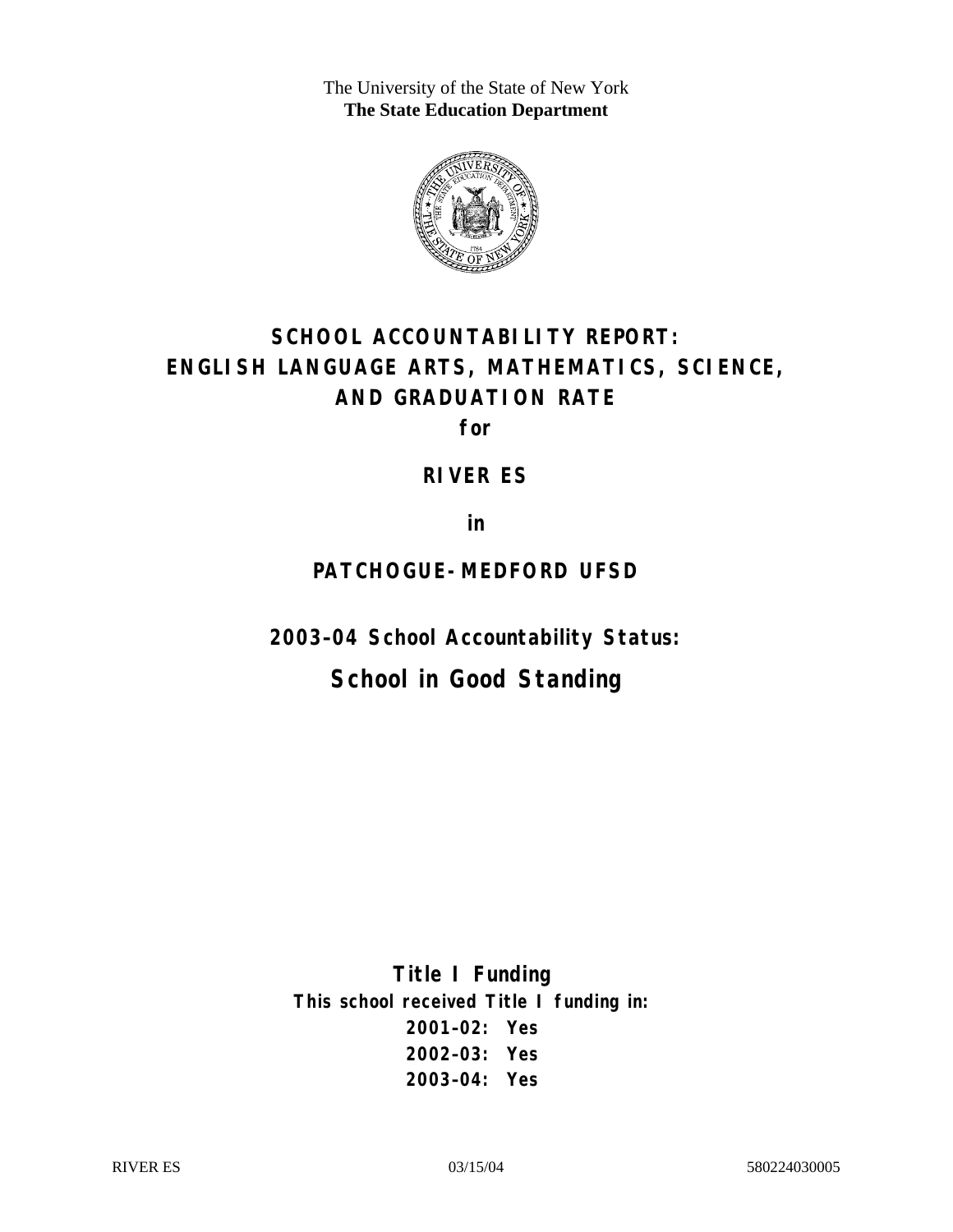#### **District/School Accountability Status Categories**

The list below defines the district or school status categories under New York State's district and school accountability system, which is divided into a Federal Title I component and a State component. A district or school that does not receive Title I funding in a school year does not have a federal status in that year. Schools receiving Title I funds that are not in good standing must provide school choice for their students; those in need of improvement year 2 and beyond must also provide Supplemental Education Services to eligible students. Other consequences for districts and schools not in good standing can be found at: www.emsc.nysed.gov/deputy/nclb/accountability/siinfo.htm. To be removed from any improvement status, a district or school must make Adequate Yearly Progress (AYP) for two consecutive years, or in the case of a School Under Registration Review, achieve the performance targets established for the school by the Commissioner.

**District/School in Good Standing:** A district or school is considered to be in good standing if it has not been identified as a District or School in Need of Improvement, Requiring Corrective Action, Planning for Restructuring, or Requiring Academic Progress, or as a School Under Registration Review.

**District/School Requiring Academic Progress:** Under the State component of New York's accountability system, a district or school that did not make AYP in the same grade and subject for two consecutive years is considered a School Requiring Academic Progress (Year 1) the following year. In each succeeding year that the school fails to make AYP, the year designation is incremented by one.

**District/School in Need of Improvement (Year 1):** A district or school that has not made AYP for two consecutive years in the same grade or subject while receiving Title I funds is considered a District/School in Need of Improvement (Year 1) the following year.

**District/School in Need of Improvement (Year 2):** A District or School in Need of Improvement (Year 1) that does not make AYP in the grade or subject for which it was identified while receiving Title I funds is considered a District or School in Need of Improvement (Year 2) the following year.

**District/School Requiring Corrective Action:** A District or School in Need of Improvement (Year 2) that does not make AYP in the grade or subject for which it was identified while receiving Title I funds is considered a District or School Requiring Corrective Action the following year.

**District/School Planning for Restructuring:** A District or School Requiring Corrective Action that does not make AYP in the grade or subject for which it was identified while receiving Title I funds is considered a District or School Planning for Restructuring the following year.

**School Under Registration Review (SURR):** Schools that are farthest from the State standard and have been determined by the Commissioner to be most in need of improvement are Schools Under Registration Review. These schools must achieve performance targets specified by the Commissioner of Education in their area(s) of identification within a prescribed timeframe or risk having their registration revoked by the Board of Regents.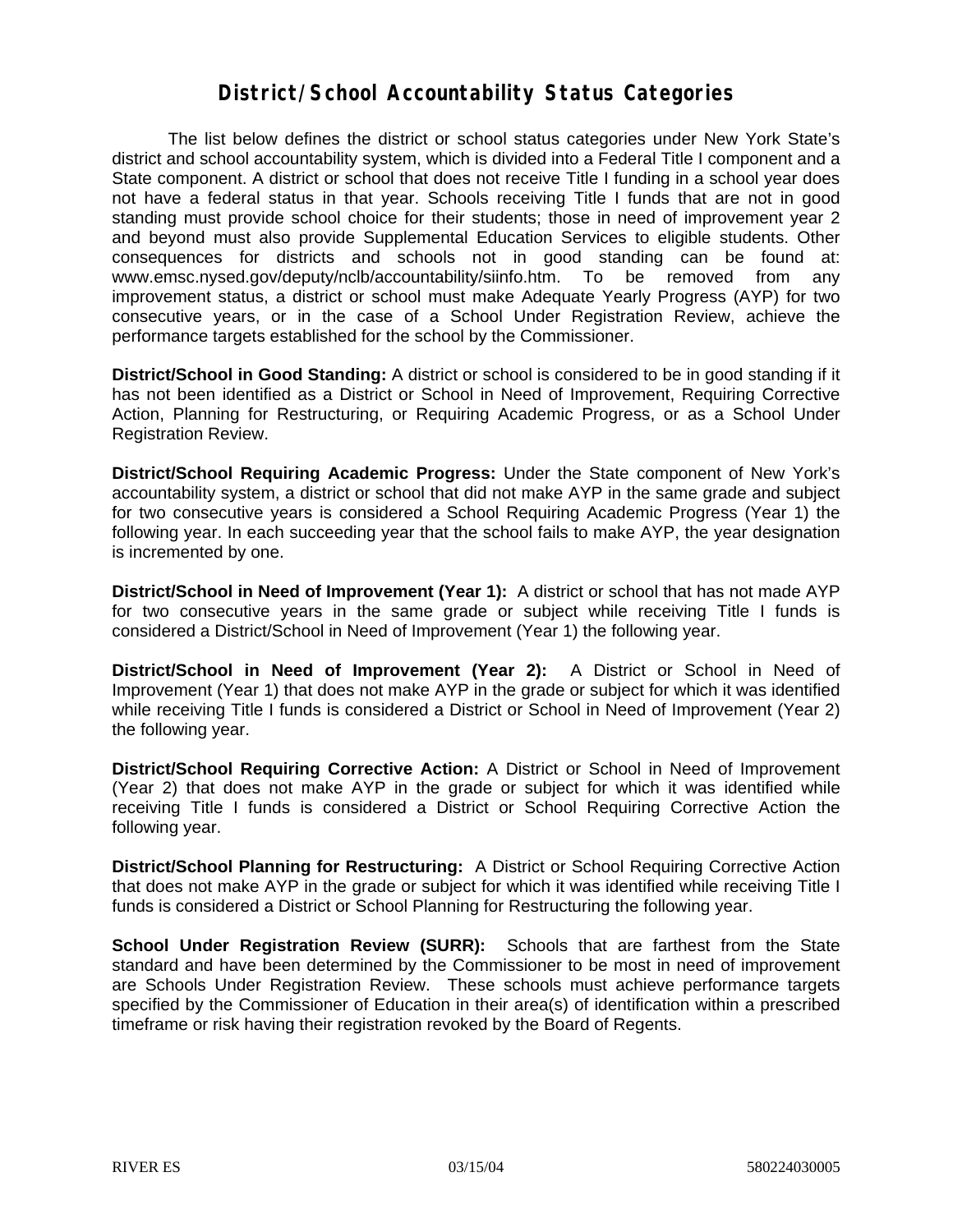# **Elementary-Level English Language Arts**

Definitions of terms, such as Performance Index and Effective Annual Measurable Objective (AMO), are in the glossary, which is the last page of this report.

**For a school to make Adequate Yearly Progress (AYP) in 2002–03, every accountability group must make AYP.** 

**For an accountability group to make AYP in 2002–03, it must** 

- 1. meet the 95 percent participation requirement (*2002–03 Participation*), *and*
- 2. *either* meet its Effective AMO *or* make safe harbor (*2002–03 Performance* and *Standards*).

To meet the participation requirement, 95 percent of the grade 4 enrollment in each accountability group with 40 or more students must

be tested. To meet the Effective AMO, the Performance Index for each group with 30 or more continuously enrolled students must equal or exceed the Effective AMO. To make safe harbor, the Performance Index of each of these groups must equal or exceed its ELA safe harbor target *and* the group must meet the elementary-level science qualification for safe harbor. (See the elementary-level science page of this report for further information on meeting the science qualification for safe harbor.)

*ELA Safe Harbor Targets:* The elementary-level 2002–03 ELA Safe Harbor Target is calculated by using the following equation: 2001–02 PI + (200 – the 2001–02 PI) <sup>×</sup> 0.10. The 2003–04 ELA Safe Harbor Target is calculated by using the following equation: 2002–03 PI + (200 – the 2002–03 PI)  $\times$  0.10. The 2003–04 target is provided for groups whose PI was below the Effective AMO in 2002–03.

| <b>Accountability Group</b>       | 2002-03 Participation |                                    | 2002-03 Performance*                                    |                      | 2002-03 Standards |                                     |                                                           |                                                              | 2003-04                                           |
|-----------------------------------|-----------------------|------------------------------------|---------------------------------------------------------|----------------------|-------------------|-------------------------------------|-----------------------------------------------------------|--------------------------------------------------------------|---------------------------------------------------|
|                                   | Grade 4<br>Enrollment | Percent of<br>Enrollment<br>Tested | Count of<br>Continuously<br>Enrolled<br><b>Students</b> | Performance<br>Index | Effective<br>AMO  | <b>ELA Safe</b><br>Harbor<br>Target | Met the<br>Science<br>Qualification<br>for Safe<br>Harbor | <b>Made</b><br><b>AYP</b> in<br><b>ELA</b> in<br>$2002 - 03$ | <b>ELA Safe</b><br><b>Harbor</b><br><b>Target</b> |
| All Students                      | 56                    | 98%                                | 52                                                      | 171                  | 110               |                                     |                                                           | <b>Yes</b>                                                   |                                                   |
| <b>Students with Disabilities</b> | 4                     |                                    | $\overline{2}$                                          |                      |                   |                                     |                                                           |                                                              |                                                   |
| American Indian/Alaskan Native    |                       |                                    |                                                         |                      |                   |                                     |                                                           |                                                              |                                                   |
| Black                             | 4                     |                                    | 4                                                       |                      |                   |                                     |                                                           |                                                              |                                                   |
| Hispanic                          | 21                    |                                    | 18                                                      |                      |                   |                                     |                                                           |                                                              |                                                   |
| Asian or Pacific Islander         |                       |                                    |                                                         |                      |                   |                                     |                                                           |                                                              |                                                   |
| White                             | 30                    |                                    | 29                                                      |                      |                   |                                     |                                                           |                                                              |                                                   |
| <b>Limited English Proficient</b> | 6                     |                                    | 4                                                       |                      |                   |                                     |                                                           |                                                              |                                                   |
| Economically Disadvantaged        | 22                    |                                    | 20                                                      |                      |                   |                                     |                                                           |                                                              |                                                   |
| Final AYP Determination           |                       |                                    |                                                         |                      |                   |                                     |                                                           | <b>Yes</b>                                                   |                                                   |

\*For schools with fewer than 30 continuously enrolled tested students in 2002–03, data for 2001–02 and 2002–03 were combined to determine counts and PIs.

\*\*Groups with a "\*\*" are not required to meet the science qualification for safe harbor to make safe harbor in English and mathematics because fewer than 30 students in the group were administered the science test.

**State accountability status in elementary-level English language arts: School in Good Standing** 

Title I accountability status in elementary-level English language arts: School in Good Standing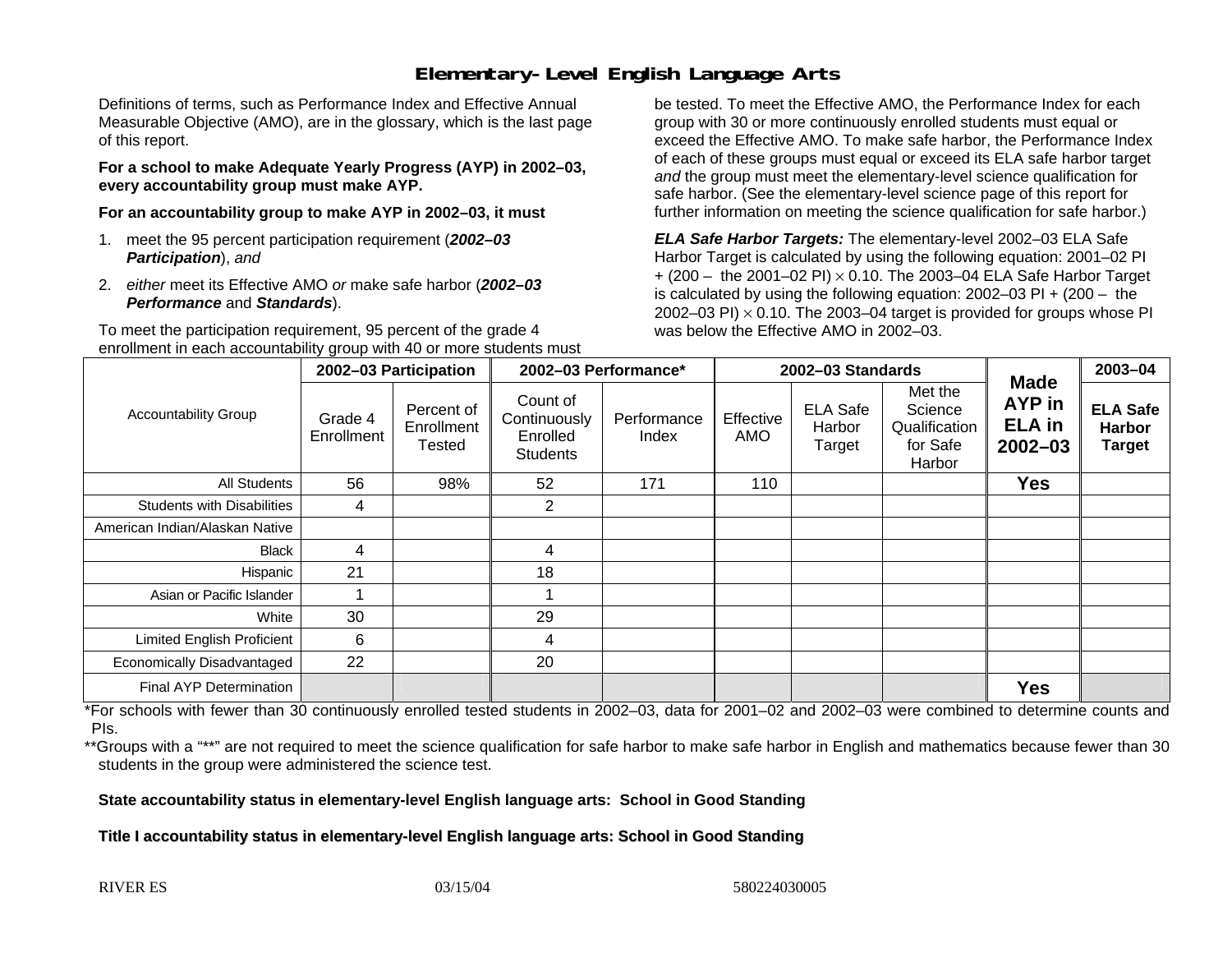# **Elementary-Level Mathematics**

Definitions of terms, such as Performance Index and Effective Annual Measurable Objective (AMO), are in the glossary, which is the last page of this report.

**For a school to make Adequate Yearly Progress (AYP) in 2002–03, every accountability group must make AYP.** 

**For an accountability group to make AYP in 2002–03, it must** 

- 1. meet the 95 percent participation requirement (*2002–03 Participation*), *and*
- 2. *either* meet its Effective AMO *or* make safe harbor (*2002–03 Performance* and *Standards*).

To meet the participation requirement, 95 percent of the grade 4 enrollment in each accountability group with 40 or more students must

be tested. To meet the Effective AMO, the Performance Index for each group with 30 or more continuously enrolled students must equal or exceed the Effective AMO. To make safe harbor, the Performance Index of each of these groups must equal or exceed its math safe harbor target *and* the group must meet the elementary-level science qualification for safe harbor. (See the elementary-level science page of this report for further information on meeting the science qualification for safe harbor.)

*Math Safe Harbor Targets:* The elementary-level 2002–03 Math Safe Harbor Target is calculated by using the following equation: 2001–02 PI + (200 – the 2001–02 PI) × 0.10. The 2003–04 Math Safe Harbor Target is calculated by using the following equation: 2002–03 PI + (200  $-$  the 2002–03 PI)  $\times$  0.10. The 2003–04 target is provided for groups whose PI was below the Effective AMO in 2002–03.

| <b>Accountability Group</b>       | 2002-03 Participation |                                    | 2002-03 Performance*                                    |                      | 2002-03 Standards       |                               |                                                           |                                                        | 2003-04                                            |
|-----------------------------------|-----------------------|------------------------------------|---------------------------------------------------------|----------------------|-------------------------|-------------------------------|-----------------------------------------------------------|--------------------------------------------------------|----------------------------------------------------|
|                                   | Grade 4<br>Enrollment | Percent of<br>Enrollment<br>Tested | Count of<br>Continuously<br>Enrolled<br><b>Students</b> | Performance<br>Index | Effective<br><b>AMO</b> | Math Safe<br>Harbor<br>Target | Met the<br>Science<br>Qualification<br>for Safe<br>Harbor | <b>Made</b><br>AYP in<br><b>Math in</b><br>$2002 - 03$ | <b>Math Safe</b><br><b>Harbor</b><br><b>Target</b> |
| All Students                      | 58                    | 100%                               | 54                                                      | 198                  | 123                     |                               |                                                           | <b>Yes</b>                                             |                                                    |
| <b>Students with Disabilities</b> | 4                     |                                    | 3                                                       |                      |                         |                               |                                                           |                                                        |                                                    |
| American Indian/Alaskan Native    |                       |                                    |                                                         |                      |                         |                               |                                                           |                                                        |                                                    |
| <b>Black</b>                      | 4                     |                                    | 4                                                       |                      |                         |                               |                                                           |                                                        |                                                    |
| Hispanic                          | 22                    |                                    | 20                                                      |                      |                         |                               |                                                           |                                                        |                                                    |
| Asian or Pacific Islander         |                       |                                    |                                                         |                      |                         |                               |                                                           |                                                        |                                                    |
| White                             | 31                    |                                    | 29                                                      |                      |                         |                               |                                                           |                                                        |                                                    |
| <b>Limited English Proficient</b> | $\overline{7}$        |                                    | 5                                                       |                      |                         |                               |                                                           |                                                        |                                                    |
| Economically Disadvantaged        | 22                    |                                    | 20                                                      |                      |                         |                               |                                                           |                                                        |                                                    |
| <b>Final AYP Determination</b>    |                       |                                    |                                                         |                      |                         |                               |                                                           | <b>Yes</b>                                             |                                                    |

\*For schools with fewer than 30 continuously enrolled tested students in 2002–03, data for 2001–02 and 2002–03 were combined to determine counts and PIs. \*\*Groups with a "\*\*" are not required to meet the science qualification for safe harbor to make safe harbor in English and mathematics because fewer than 30 students in the group were administered the science test.

**State accountability status in elementary-level mathematics: School in Good Standing** 

Title I accountability status in elementary-level mathematics: School in Good Standing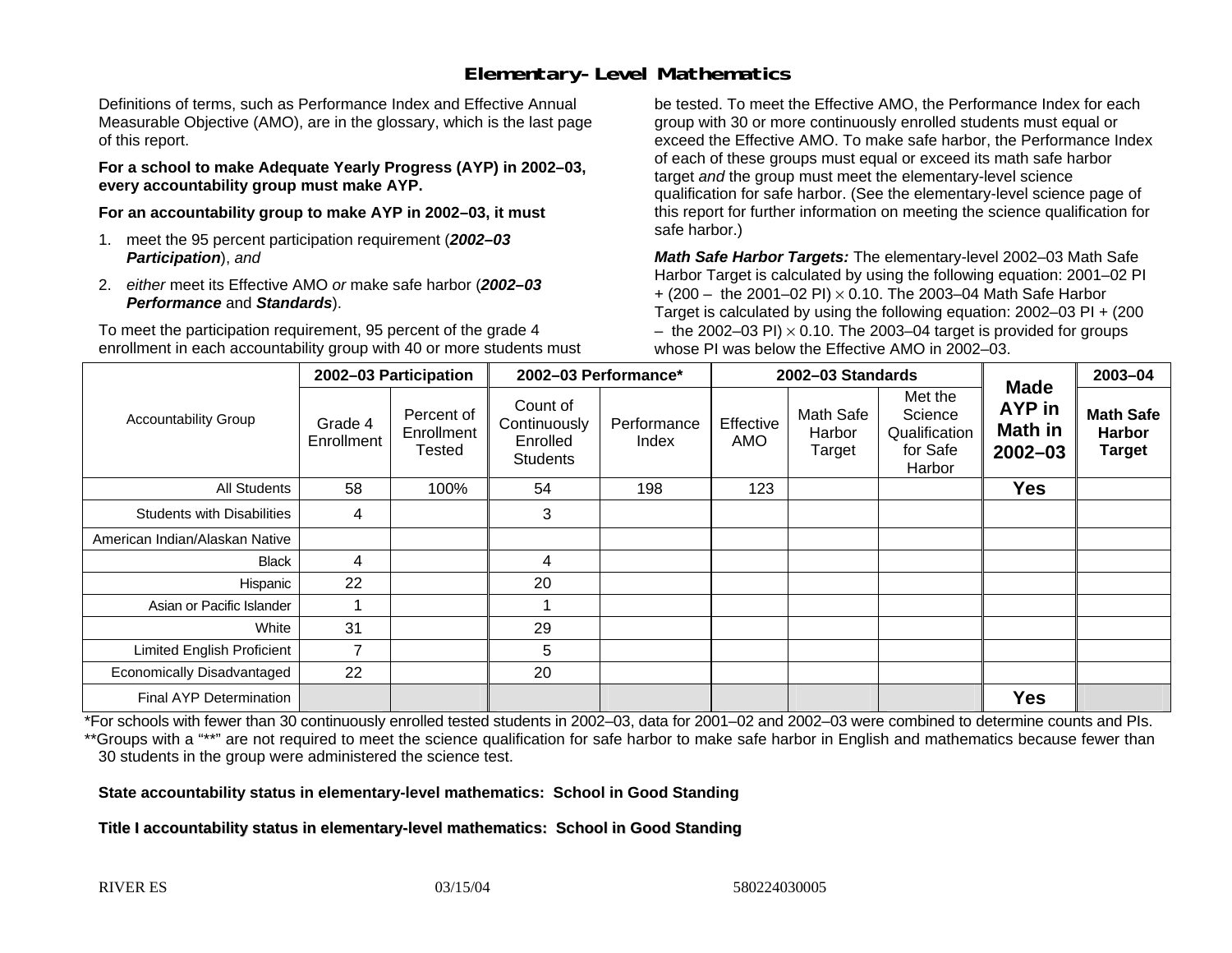### **Elementary-Level Science**

Definitions of terms, such as Progress Target and Adequate Yearly Progress (AYP), are in the glossary, which is the last page of this report.

*Made AYP in Science in 2002–03:* For a school to make AYP in science, the Percent At or Above SDL for the "All Students" group must equal or exceed the State Science Standard or the Science Progress Target.

**State Designated Level (SDL):** The score that students taking the elementary-level science test must equal or exceed on the written portion of the test to meet the State Science Standard.

*Qualification for Safe Harbor in Elementary-Level ELA and Math:* For an accountability group to be considered Qualified for Safe Harbor in Elementary-Level ELA and Math, the Percent At or Above SDL must equal or exceed the State Science Standard or the Science Progress Target in elementary-level science for that group. Groups with fewer than 30 students tested in elementary-level science are not subject to this qualification criterion.

*Science Progress Targets:* The elementary-level 2002–03 Science Progress Target is calculated by adding one point to the 2001–02 Percent At or Above SDL. The 2003–04 Science Progress Target is calculated by multiplying the 2002–03 Percent At or Above SDL by two and then adding one point. The 2003–04 target is provided for groups whose Percent At or Above SDL was below the State Science Standard in 2002–03.

|                                   | 2002-03 Performance*                                    |                            | 2002-03 Standards                   |                               |                                             | $2002 - 03$                                                             | $2003 - 04$                   |
|-----------------------------------|---------------------------------------------------------|----------------------------|-------------------------------------|-------------------------------|---------------------------------------------|-------------------------------------------------------------------------|-------------------------------|
| <b>Accountability Group</b>       | Count of<br>Continuously<br>Enrolled<br><b>Students</b> | Percent At or<br>Above SDL | <b>State</b><br>Science<br>Standard | Science<br>Progress<br>Target | <b>Made AYP</b><br>in Science<br>in 2002-03 | Qualified for<br>Safe Harbor in<br>Elementary-<br>Level ELA and<br>Math | Science<br>Progress<br>Target |
| All Students                      | 54                                                      | 89                         | 40                                  |                               | <b>Yes</b>                                  | Yes                                                                     |                               |
| <b>Students with Disabilities</b> | 3                                                       |                            |                                     |                               |                                             |                                                                         |                               |
| American Indian/Alaskan Native    |                                                         |                            |                                     |                               |                                             |                                                                         |                               |
| <b>Black</b>                      | 4                                                       |                            |                                     |                               |                                             |                                                                         |                               |
| Hispanic                          | 20                                                      |                            |                                     |                               |                                             |                                                                         |                               |
| Asian or Pacific Islander         |                                                         |                            |                                     |                               |                                             |                                                                         |                               |
| White                             | 29                                                      |                            |                                     |                               |                                             |                                                                         |                               |
| Limited English Proficient        | 5                                                       |                            |                                     |                               |                                             |                                                                         |                               |
| Economically Disadvantaged        | 20                                                      |                            |                                     |                               |                                             |                                                                         |                               |
| <b>Final AYP Determination</b>    |                                                         |                            |                                     |                               | <b>Yes</b>                                  |                                                                         |                               |

\*For schools with fewer than 30 continuously enrolled students in 2002–03, data for 2001–02 and 2002–03 were combined to determine counts and percents at or above SDL.

#### **State accountability status in elementary-level science: School in Good Standing**

#### Title I accountability status in elementary-level science: School in Good Standing